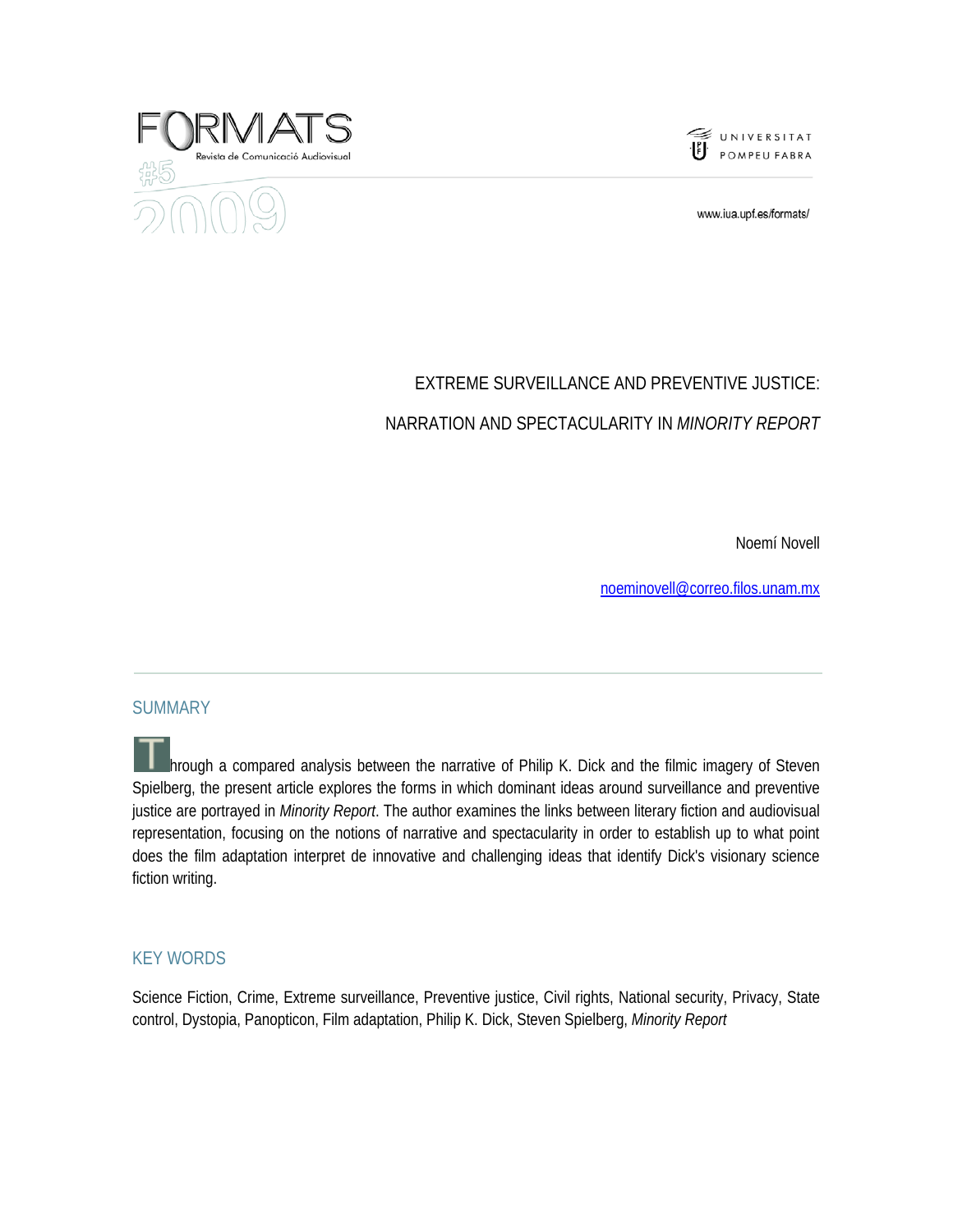### ARTICLE

Based on "The Minority Report" (1956), by Philip K. Dick, *Minority Report* (Steven Spielberg, 2002) is, without a doubt, one of the film scripts that most highlights the ideas of surveillance of citizens and preventive justice.1 Although it is undeniable that both ideas are taken from the original story by Dick, in the film they are highlighted and modified, to some extent thanks to the audiovisual narration that sustains and supports them. This is a relevant point since sometimes opinion has tended towards the idea that cinematographic, unlike literary, science fiction, strips this genre of the innovative and non-conformist ideas that characterise it, and that it lingers too long on the special effects, which, from this perspective, would slow down the narration and would add nothing to it.2 This, this article seeks to explore the ways in which the dominant ideas of surveillance and preventive justice are shown in *Minority Report* and how their audiovisual representation, far from hindering, contribute to better illustrating the dominant ideas of the film.

Right from the start, *Minority Report* establishes audio-visually that it will be devoted to the representation, exploration and debate on surveillance and preventive justice. The opening sequence, which is around ten minutes in duration, is basic for the understanding of the premises present in the film, but also, and especially, in order to represent extremely efficaciously the ways in which a society is constructed which is dominated by, and, more importantly, which is accustomed to constant surveillance and monitoring.

Thus, during this opening sequence, we are presented with an ordinary man about to go to work; everything is "normal" —except that he sees a youth walking in the park and recognises him as being a habitual lurker, and the fact that his wife is looking particularly attractive that morning and refuses to cancel a work meeting to stay a while longer with him—. Through absentmindedness or due to suspicion, the man forgets his contact lenses and returns home minutes after leaving to find

<sup>1</sup> Of course, in terms of surveillance, we must not forget *THX 1138* (George Lucas, 1971), the film by Michael Radford based on George Orwell's *1984*, or *Enemy of the State* (Tony Scott, 1998). But the idea of preventive justice did not start to be greatly explored in the cinema until the fall of the Twin Towers, and so *Minority Report* is one of the first films to deal with it.

<sup>2</sup> To name just one, see Brooks Landon (1992; 1999). Susan Sontag, however, since 1966, has been of the opinion that science fiction films are distinguished by what she calls the "aesthetic of disaster", and that they are not related with the society in which they appear. Although numerous films exist which appear to support such hypotheses (we think, among others, of *ID4*, *The Day after Tomorrow*, and *Armaggedon*), this is not the case of the generality of science fiction films, in which, contrarily, while major use is made of all kinds of special effects, the films' narrative and underlying ideologies will be those which completely dominate the cinematographic spectacle. As example of this we can mention the classics *Blade Runner*, *Starship Troopers*, *Robocop*, and the complete *Alien* saga.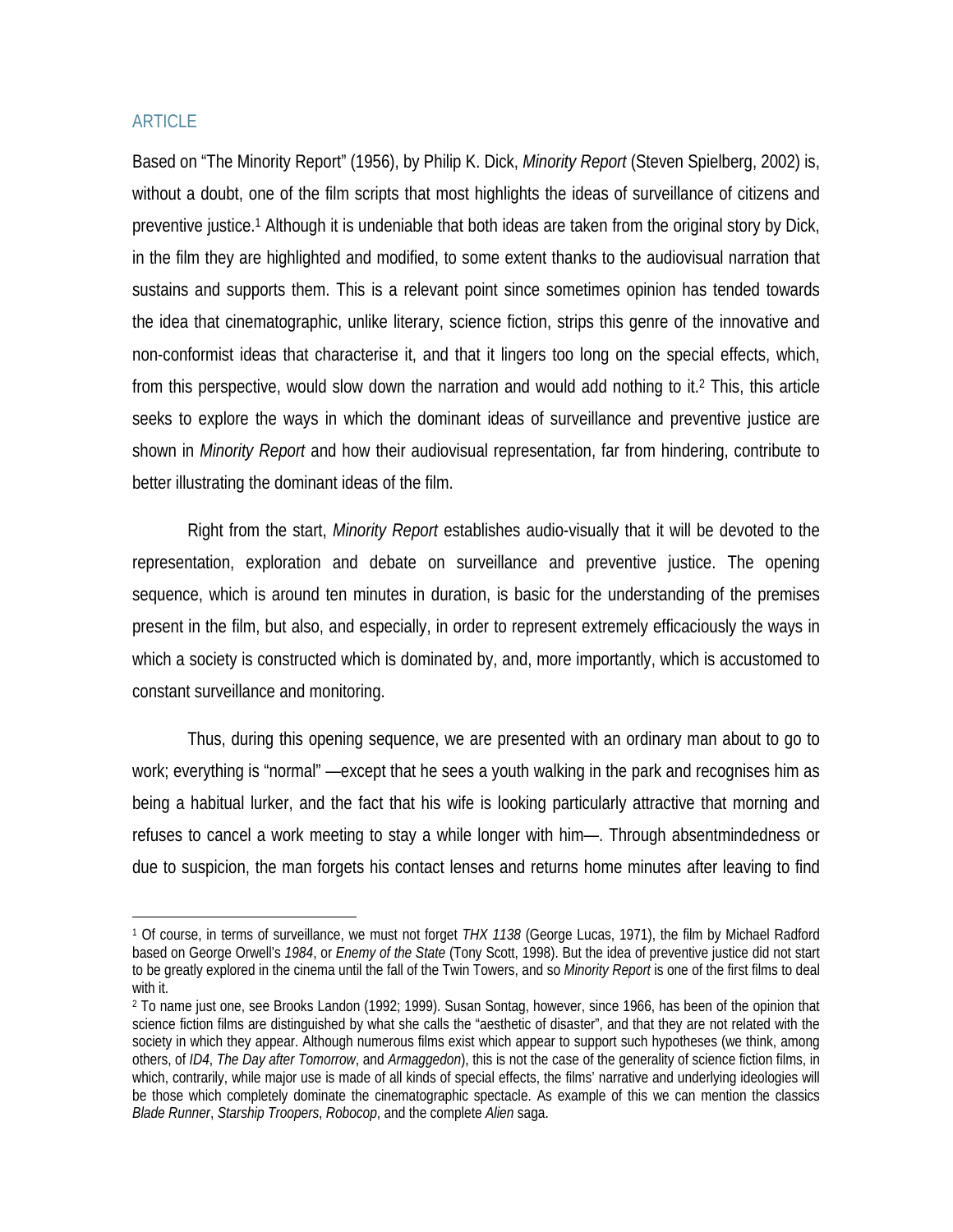his wife in the arms of the lurker-lover. The reaction is directly passionate: the man, using the scissors that were used previously to cut up newspapers for a piece of his son's schoolwork, is about to kill his wife and lover. The murder is interrupted by the arrival of the "Precrime" squad, whose job is to stop crime from happening.3

Simultaneously to this scene, we see the protagonist of the film, John Anderton (Tom Cruise), receiving the images provided by the trio of "precogs" (precogniscient beings), capable of predicting crimes prior to being committed. These images are directly extracted from the mind of the precogs by means of a complex mechanism and are received at the Precrime operations centre, directed by Anderton. But the system does not put them in order, so Anderton works like the conductor of an orchestra —which is supported by the soundtrack which presents Schubert's *Unfinished Symphony* —, both as a reader and a narrator, who chooses, extracts and gives order, sequence and meaning to images that do not possess such properties intrinsically.4

Evidently, my summary of the start of *Minority Report* is quite austere: the audiovisual efficacy in the conveyance of narrative and ideological content is insuperable. In just a few minutes, the viewer is presented with the film's dominant issues: extreme surveillance and preventive justice.

This is achieved, first of all, through the incursion of the precogs into people's lives —rather, into their private sphere—, whish highlights that in the society portrayed in *Minority Report* there is no place for privacy; although the precogs are incapable of entering people's minds —the last stronghold of privacy—, they *can*, via the precogniscient faculties they possess, get into their future, into their houses and into their chambers. Such intimate moments as the cries of a man upon discovering his wife with a lover, or a couple's e amorous fling, and even the sudden decision to kill the lovers, are now discovered by the precogs and revealed to a body of justice whose authority is questionable to

<sup>3</sup> In this scene, great care is also taken to highlight the excessive use of police force and the way in which it explodes violently in such a private place as the master bedroom. By this I do not mean that the future wife murderer should not be arrested, rather that, obviously, the police deployment —in terms of quality and quantity, consisting of two helicopters and the police chief himself— is seen as being excessive in the apprehension of a cheated husband. That is to say, a whole squad, similar to those of the SWAT is to arrest a single person, not a group of terrorists of a killing machine like Terminator.

<sup>4</sup> According to Friedman, "the Pre-Cogs function as authors —or at least transmitters or channellers— of the text, the images as the physical text itself and Anderton as its reader, the one called upon to fashion the disjointed images into a coherent story, identify the scene and prevent the crime. Because the meaning of these narratives inevitably shifts from reader to reader, as Spielberg demonstrates throughout the film, governmental actions based on those constructed patterns rest on a shaky foundation of interpretive selections" (Friedman, 2002: s/d). To my mind, Anderton is far more of a narrator than a reader in that, in the way of the former he makes a selection on the basis of the raw materials provided by the "authors", the precogs.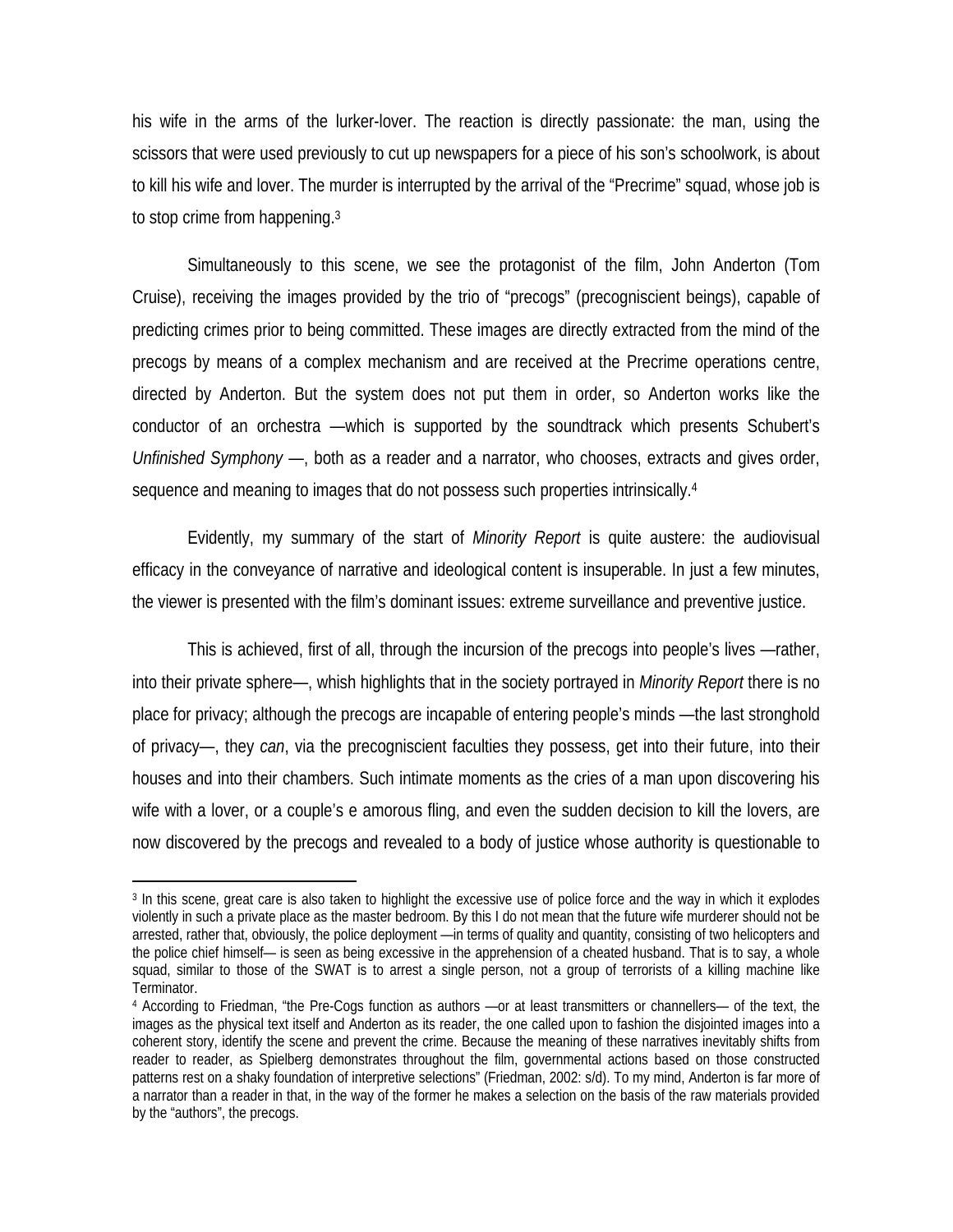say the least. This takes on yet more preponderance when seen in the light that these events are reconstructed, as I have mentioned previously, by a kind of narrator.

So, due to the fact that the images extracted from the minds of the precogs are presented jumbled up and without any priorities of relevance, Anderton has to organise them so that they make some sense, selecting and discarding parts, and, therefore, telling a kind of story which, in addition to being a construction, is prior to the events themselves. Although the film takes care to make the real events of the scene of the man who discovers his wife with a lover consistent with the ones presented by the precogs, at the same time it highlights that Anderton interprets them and that, therefore, said interpretation may be mistaken.

On the other hand, based on this sequence we obtain information on the whole universe of *Minority Report*: we find out the date and place where the action takes place (Washington, D.C., 2054); we know that a police system has been implemented there that is linked to the legal system, since emphasis is given to the presence by teleconference of two judges/witnesses that will observe the case and decide whether it is lawful or not to pursue the precriminal;5 we are allowed to see that there are three precogs that foresee the offence and that their prediction takes the audiovisual form of the direct extraction of their mental images and sounds, which leads to a sophisticated mechanical system that launches little wooden balls —that presumably cannot be falsified given the grain of the wood— with the name of the criminal and of the victim or victims. Using these balls, which are colour coded (red for crimes of passion, coffee coloured for premeditated crimes), we know that there are now practically no premeditated crimes —the precogs' predictions cannot be escaped—, only crimes of passion.<sup>6</sup> Once the judges/witnesses approve the persecution and capture of the criminal, the police force is deployed heading to the place where the crime was committed. It is undeniable, of

<sup>5</sup> For Cooper, "No one habituated to the Anglo-American legal system could fail to recognize the travesty of justice. Precrime not only dispenses with the jury and mocks judicial supervision; it also denies the accused the opportunity to confront his accuser. That is, those parties who in a proper trial could be recognized as defendant (the jealous husband) and plaintiff ('the people' represented by a prosecutor) here occupy different spaces, which we are also to understand as different temporalities. This situation makes accusation indistinct from evidence and defines the accused as a murderer in advance of a judgment" (Cooper, 2003/2004: 30-1).

<sup>6</sup> To a certain extent, the balls remind one of the lottery in which numbered spheres that make up a winning number are extracted from an artefact. The implications of such similarity of images leads us to think, once again, that from the conception of the film what is being questioned is how, in effect, committing an offence or not, is a matter that depends, at least partially, on chance. This gathers importance, furthermore, if we think that in such a highly technological world as that of *Minority Report*, a few wooden balls on which the names of the criminal and the victim are engraved are noteworthy due to their being quite out of place.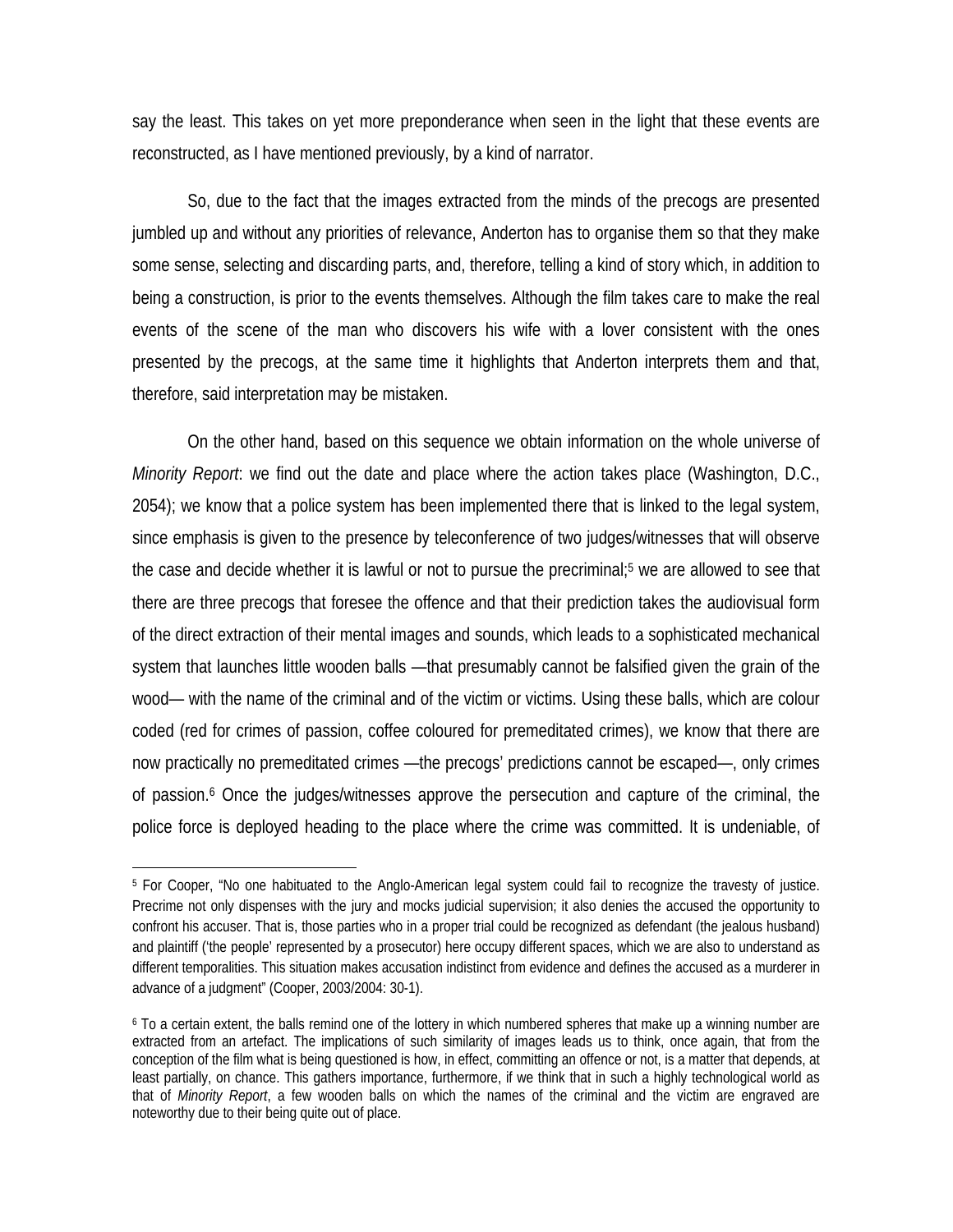course, that at this point there is a huge deployment of special effects, but it is also clear that basic information is contributed for the construction of the story: the running of Precrime, the physical environment, the efficiency of the police, the impossibility of hiding from justice. Likewise, it is interesting to note that the film introduces the judges, stressing that there is a legal process that supports or rejects the remarks of the police.7 This emphasises the fact that we are up against a police-legal system in which arbitrary decisions are not taken. (Although, on the other hand, the whole film deals with questioning the system.)

But the misinterpretations I mention above and which, obviously, have repercussions on our vision of the legal system of Precrime, are to be highlighted in a sequence close to the end of the film during Anderton's flight. In it, the images projected by the precogs and interpreted both by Anderton —in the first place and prior to fleeing— and by the rest of the Precrime investigators, point to the idea that Anderton kills the alleged kidnapper of his son, a man named Leo Crow (Mike Binder). But once we see this scene "live" —that is to say, without the mediation of the precogs, or of an Precrime interpreter-narrator—, it becomes patent that Anderton chooses not to kill the man and that his death is an accident caused by the struggle between the two, or that the "kidnapper" himself pulls the trigger. The Precrime agency, in any case, unaware of the information possessed by the viewer, continues to pursue Anderton until he is caught, in a suitable display of the reliability of the system.

The audiovisual narration of the film is a deciding factor to *show* the viewer how the system of preventive justice is not just clearly fallible, but also unjust. Thus, in merely audiovisual terms, the viewer *sees* and *hears* how Anderton *does not* kill Leo Crow and even so is hunted by the police.8 Clearly, this will contribute to the idea formed by the viewer of the Precrime system being, if not adverse, at least inquisitive. On the other hand, this very sequence highlights in audiovisual terms that the task of the Precrime investigators is, at a fundamental level, *interpretative*, which emphasises the possibility that it might be erroneous. Moreover, this scene also manages to put the viewer in the same situation of interpretative doubt as the members of Precrime themselves, since as we see the scene "live", we also realise that "all is not as it seems" and that the film is deliberately playing on this notion, which makes us question our own judgement.

<sup>7</sup> Although, as is obvious and as Cooper's previously cited comments stress, this system is badly founded.

<sup>8</sup> This sequence, furthermore, highlights the idea of determinism against freewill —present throughout the film—, since Anderton *chooses* not to kill Leo Crow. I shall, however, not deal with this discussion in this article due to restricted space. Suffice to say that, as the film unravels, freewill is configured as one of the determining reasons to bring down the entire Precrime system.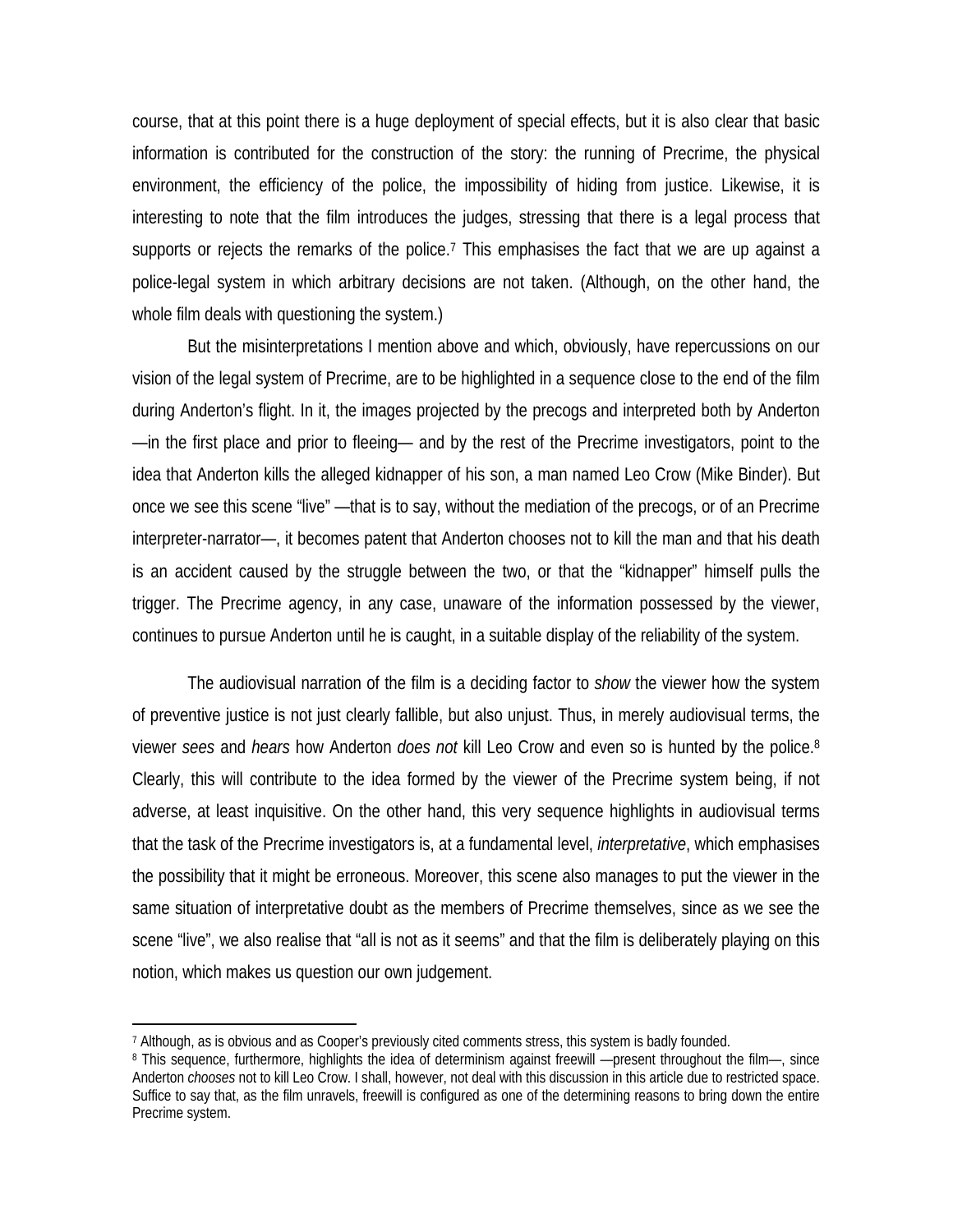Another part of the film that highlights how the images transmitted by the precogs can be misinterpreted is the part which discovers the murder of the mother of Agatha, Ann Lively (Jessica Harper), by the creator of Precrime, Lamar Burgess (Max von Sydow). Here, we see how the police technicians discarded images as they considered them mere echoes, waste from the prediction of the crime. Emphasis is given to how the interpreters *did not* observe that in a previous sequence the waves caused by the breeze on a lake were going in one direction, and in a second sequence they were going in the opposite direction. In this way, the interpretative task of discarding or including certain images in the construction of a narrative becomes clear. At the same time, it is important to highlight that this revelation occurs in visual terms, which are backed up by Anderton's verbal narration, and not the other way around —the visual supporting verbal narration—. This would seem to confirm, on the one hand, that the spectacular and merely audiovisual are as important for the narration as the literary narration itself; on the other, in terms of ideology and culture, that neither preventive justice nor constant surveillance over citizens really result in a more just or less violent society.

Evidently, in the course of the film narration, this reason becomes more and more highlighted, in such a way that it becomes gradually more obvious how the government —with the mediation of Precrime— seems to hold total control of the citizens. Previously I have referred to Anderton's flight. At the beginning, Anderton escapes in his vehicle, but control of it is taken over by Precrime in order to take the protagonist to police premises. That is to say, in this futuristic society in which everything is under surveillance, even our command over vehicles is lost as it is in the hands of the powers of the government.

Throughout the sequence of Anderton's flight, the above is underlined: not only does the government have control of the vehicles, but it also knows at practically any given moment where each person is. Thus, once Anderton manages to flee the car, the iris-reading devices located at all underground stations provide the police with his whereabouts.

To this end, it is worthwhile examining the sequence in which Precrime is looking for Anderton in the *sprawl* —an expanse, a belt located near the misery that agglomerates society's less favoured classes—. In this sequence, the police use a kind of robotic spider that read people's minds. As they are released in a building in which there are a lot of people, the spiders enter all of the apartments and rooms to obtain people's eye data and, in this way, confirm or discard their identity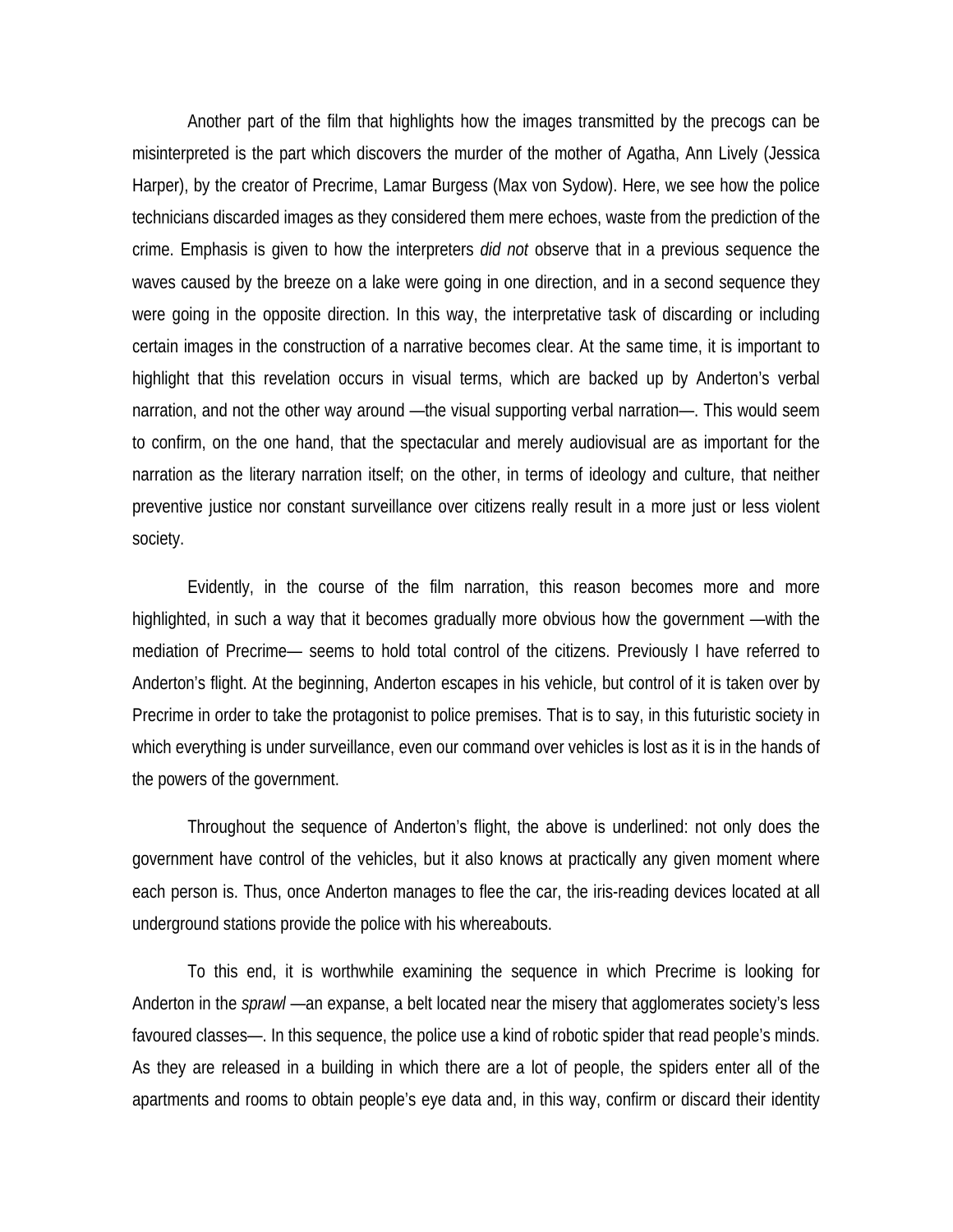and, therefore, whether Anderton is present there. Three incursions into people's private lives are significant in this section: the spiders momentarily interrupt a man who is in the middle of defecating, a couple who are having sexual intercourse and another having an argument. What matters here is that all of these people allow the spiders to read their irises —they stop what they are doing for an instant— and pick up from where they left off immediately after, once their irises have been inspected. This part of the film very cleverly shows audiovisually how extreme, permanent surveillance has been assumed and accepted by the population. This is achieved not just through the use of the spiders that compile data of people's eyes but also through the clever choice of the activities the people are performing when interrupted for their eye scan.

In this way, private activities such as the discovery of marital infidelity —with which the film begins—, couples fighting, sexual relations and defecation, become public activities. But this is not all; these activities are subject to the Panopticon —not just to the original design by Jeremy Bentham, but also the far more disturbing of Orwell in *1984*, or of George Lucas in *THX 1138*— which observes, registers and, necessarily, judges. This latter point —judgement— is particularly relevant in *Minority Report* as it is a film that is precisely based on questioning the administration of a certain kind of justice.

On the other hand, this leads us to observing how surveillance occurs not just in the governmental sphere, but it is also carried out in private spheres. This surveillance from the civil sector becomes clear in two scenes. First, when Anderton is on the underground escaping from his pursuers, his photo is shown at different angles —side profile, head on, slightly to one side— in the papers, under the headline "Precrime hunts its own", efficaciously and succinctly showing how it is practically impossible to hide in a world that is subjected to permanent surveillance. Second, this time with the precog Agatha (Samantha Morton), again during the escape and after Anderton has undergone surgery to replace his whole eyeballs, to escape surveillance, it becomes clear how the shops at shopping centres have the same surveillance technology as the authorities and address each potential customer by name, and so now Anderton is "Mr. Yakamoto".9

By now, we must be asking ourselves why eyes and sight are so emphasised in *Minority Report* and what for. In fact, critics such as Lester D. Friedman (2003) have already researched the

<sup>9</sup> As Kammerer points out, in *Minority Report* we can see "the futuristic and dystopian tale of total surveillance in a society, in which it can no longer be decided if the state institutions or private organizations, capitalist enterprises have the greater powers of control" (Kammerer, 2004: 468).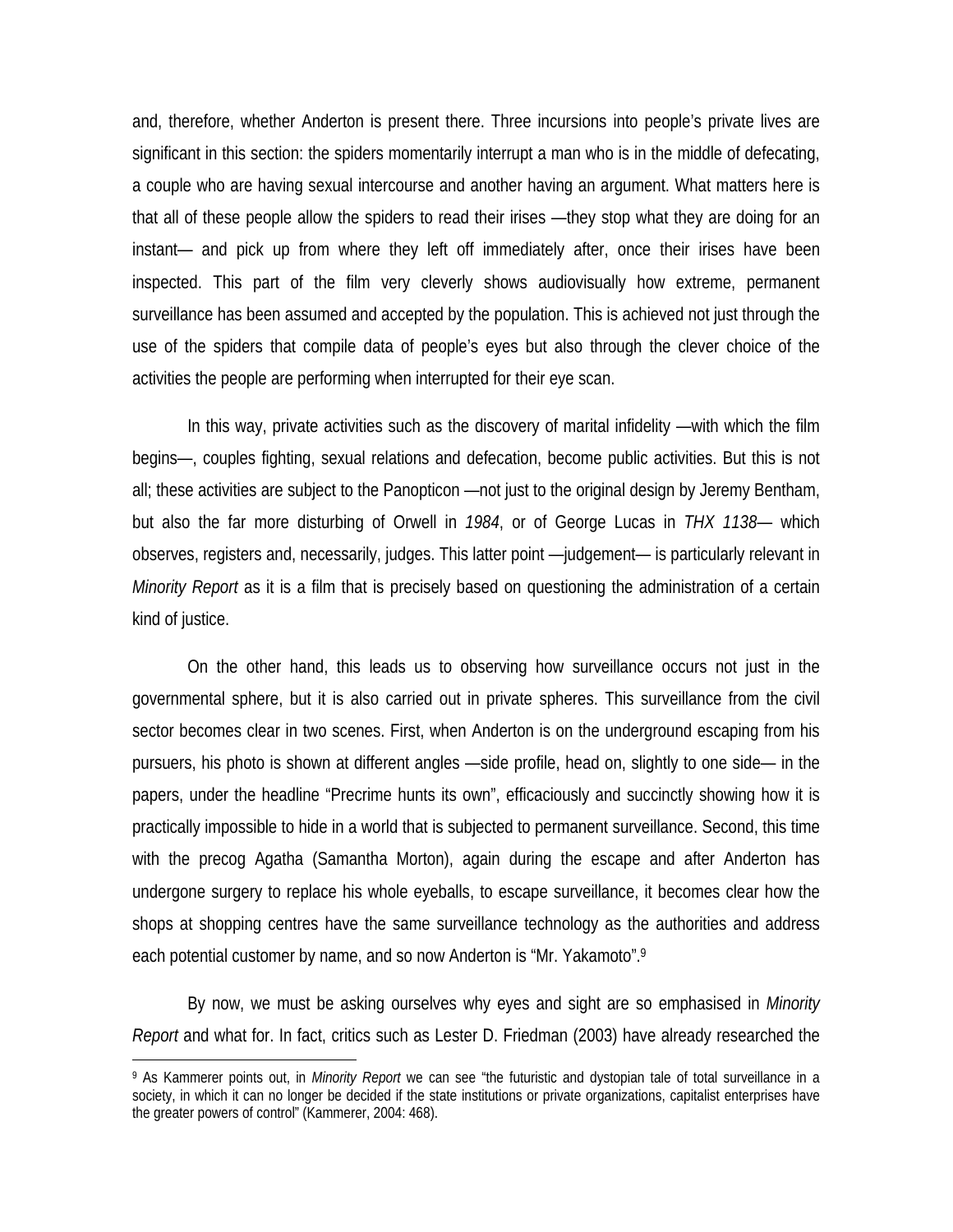permanent presence of this argument in the film, both on the literary and the metaphorical level. But what I would like to highlight here is how the great eye that sees all in *Minority Report*, the eye of the government, the precrime police and its unseen allies in private enterprise, while being totally assumed by the population, is not observed by the latter. That is to say, it is an eye that watches but is not watched. This eye will finally be uncovered as an unjust, scarcely reliable invader, but only at the end of the film and only by the person who once worked for it. This is notable because it is only when the observer becomes the observed that the inviability of a system based on extreme, permanent surveillance is fully revealed. This premise is precisely demonstrated, moreover, in principally audiovisual terms, in the aforementioned scene in which Anderton discovers Lamar Burgess as the murderer of Agatha's mother. And this is so because during this sequence, images are projected onto a screen and are transmitted by the precog Agatha to those attending the celebrations of the expansion of Precrime throughout the United States. That is to say, by making the images that were previously only seen by Precrime police accessible to the public in general, the positions of observer-observed are reversed and Precrime loses its position of privilege of observer, interpreter and judge.

Thus it becomes clear how in *Minority Report* the incursion of special effects and purely audiovisual narrative not only contributes to the general development of the filmscript, but also helps to highlight and question just how suitable and useful the administration of a precriminal justice system and the constant surveillance of citizens is.

#### **BIBLIOGRAPHY**

Dick, Philip K., "The Minority Report". En *The Philip K. Dick Reader*. Nueva York: Citadel Press, 1997 (1956): 323-354.

*Enemy of the State*. Tony Scott, 1998.

Friedman, Lester D., "Minority Report: A Dystopic Vision". *Senses of Cinema: An Online Film Journal Devoted to the Serious and Eclectic Discussion of Cinema.*Julio-Agosto de 2003. 27: s/d.

Kammerer, Dietmar, "Video Surveillance in Hollywood Movies". *Surveillance and Society* 2.2/3 (2004): 464-473.

Landon, Brooks,*The Aesthetics of Ambivalence. Rethinking Science Fiction Film in the Age of Electronic (Re)Production*. Westport, Connecticut/Londres: Greenwood Press, 1992.